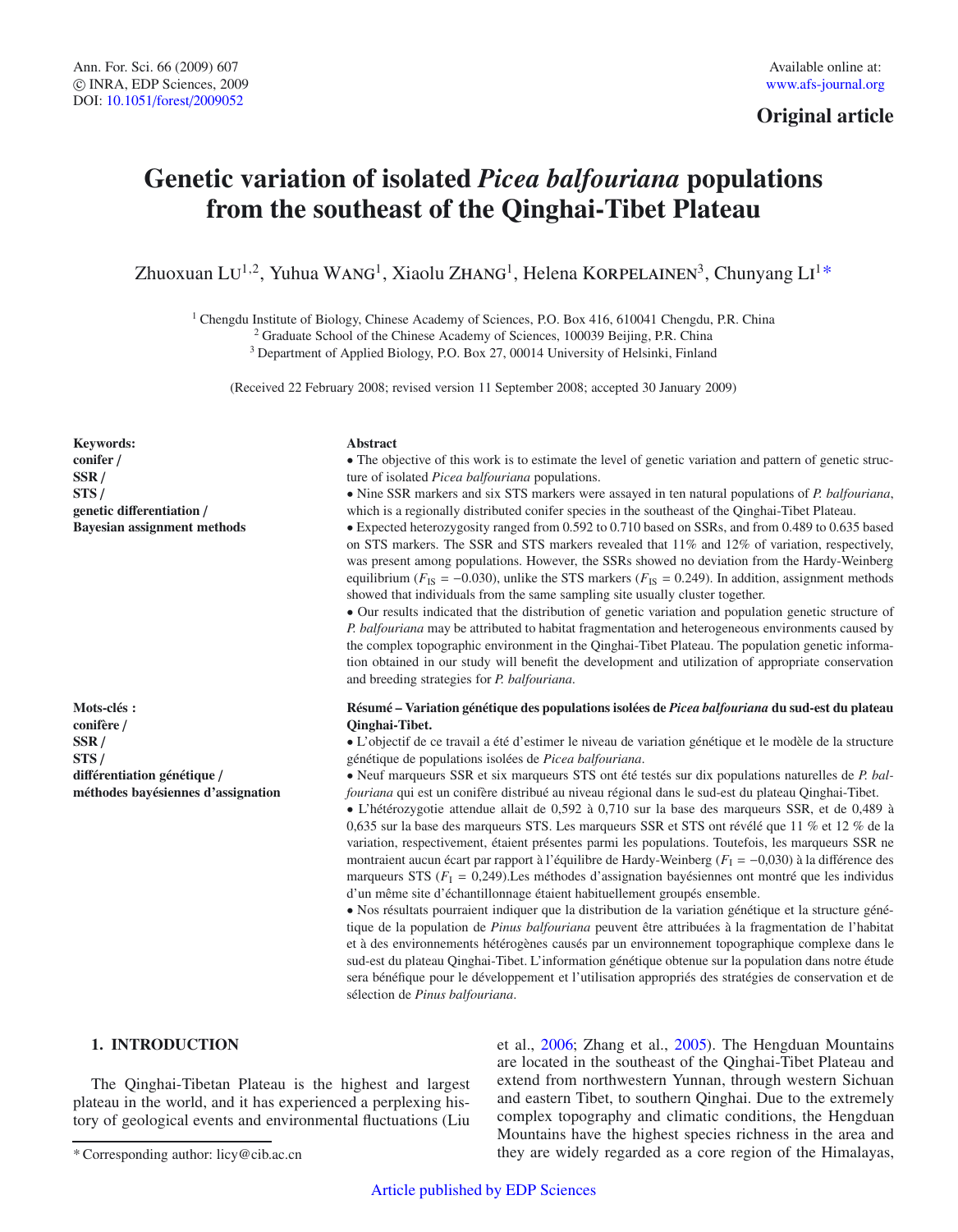which is one of the world's biodiversity hotspots (Myers et al., [2000\)](#page-8-1). China is considered to have a high diversity of spruce species, with 16 species and 9 varieties of spruce, and, furthermore, 11 species and 6 varieties being endemic (Ying, [1989\)](#page-9-1). Because 9 species and 5 varieties of spruce have been recorded in the southeast of the Qinghai-Tibet Plateau alone, this region is regarded as the center of the natural range for the genus *Picea* in China (Yuan et al., [2007](#page-9-2)).

*Picea balfouriana* is one of the regionally distributed conifer species in the southeast of the Qinghai-Tibet Plateau and considered as a constructive species within its distribution area (Collaborating Group for Vegetation of Sichuan, [1980\)](#page-8-2). There is a long-standing dispute about the taxonomic status of *P. balfouriana*. Although it is usually considered as a variety of *P. likiangensis* (ECCAS, [1978](#page-8-3)), some botanists consider that *P. balfouriana* should be considered as an independent species, as many differences in geographical distribution and ecological characteristics exist between *P. balfouriana* and *P. likiangensis* (Editorial committee of the Sichuan Flora, [1983](#page-8-4)). In China, *P. balfouriana* has a large distribution region, which is inferior only to that of *P. wilsonii* Mast and *P. brachytyla* var. *complanata* (Liu et al., [2002\)](#page-8-5). It occurs in the western part of the Sichuan province, eastern Tibet and southern part of the Qinghai province. The distribution center of *P. balfouriana* is located in the middle reaches of the Yalong River (Editorial Committee of the Sichuan Flora, [1983](#page-8-4)). Its vertical distribution mainly ranges from an altitude of 3 000 to 4 100 m, some trees even occurring at above 4 300 m (Yuan et al., [2007\)](#page-9-2). It is an optimal species for the production of biomass used as a source of, e.g., fuel, fiber and lumber (ECCAS, [1978;](#page-8-3) Editorial Committee of the Sichuan Flora, [1983\)](#page-8-4). Moreover, it is well adapted to stressful environments at high altitude, especially to cold and drought conditions, which are generally harsh for other trees (Editorial Committee of the Sichuan Flora, [1983\)](#page-8-4). In alpine regions, *P. balfouriana* can form patchy forests, which effectively prevent meadows from expanding and improve the efficiency of water resource conservation (Editorial Committee of Forest of China, [1999\)](#page-8-6). Owing to the above reasons, *P. balfouriana* plays a significant role in the alpine regions. Therefore, the conservation and maintenance of the *P. balfouriana* populations is an important objective. Better knowledge of the level and distribution of genetic diversity enables the development and utilization of appropriate conservation and breeding strategies. However, so far, no published genetic information of *P. balfouriana* based on molecular markers has been available. In-depth investigations of the genetic diversity and population characteristics within its native range are greatly needed.

Studies on genetic diversity based on molecular markers have the potential to provide information with crucial implications for evolutionary biology and ecology as well as for conservation biology. Microsatellite markers (SSR), which are short tandem repeats, mutate frequently by slippage and proofreading errors during DNA replication (reviewed, e.g., by Oliveira et al., [2006\)](#page-8-7). It follows that SSR markers are highly variable with multiple co-dominant alleles, and they have emerged as the most popular and versatile marker type for ecological applications at present (Li et al., [2002;](#page-8-8) Rajora

et al., [2000](#page-8-9); Selkoe and Toonen, [2006\)](#page-9-3). Another marker type, sequence tagged site markers (STS), represents the amplification of well-characterized specific loci and reveal co-dominant polymorphisms (Bouillé and Bousquet, [2005\)](#page-8-10).

In our study, two types of molecular markers (SSR and STS) were used to estimate the genetic structure of *P. balfouriana* populations originating from the southeast of the Qinghai-Tibet Plateau with varying climatic and geographical conditions. The results will not only provide a deep insight into its genetic diversity and population genetic structure but also valuable information for further management and breeding programs of *P. balfouriana*.

## **2. MATERIALS AND METHODS**

The distribution of *P. balfouriana* is discontinuous and patchy throughout the southeastern region of the Qinghai-Tibet Plateau. Ten *P. balfouriana* populations, which occur in various natural habitats with different climates and topographies within the major distribution area, were selected for the study (Fig. [1](#page-2-0) and Tab. [I\)](#page-2-1). All populations were sampled from natural forests occupying an area above 10 hm<sup>2</sup> and isolated by mountains and rivers. Mature cones were collected from approximately 28 nonadjacent individuals in each population. Sampled trees were separated by a minimum of 50 m. DNA was extracted from megagametophytes using Gen EluteTM Plant Genomic DNA Miniprep Kits (Sigma). About 60 to 90 megagametophytes per tree were pooled to obtain enough DNA. DNA concentrations were determined by comparison with a serial dilution of standard lambda DNA. The quality of DNA was checked by a DNA-Protein instrument (Bio-RAD).

From a set of SSR markers previously developed for a genetic study in *Picea* species (Pfeiffer et al., [1997](#page-8-11); Scotti et al., [2002a](#page-9-4), [2002](#page-9-5)b), six dinucleotide microsatellites (SpAC1F7, EAC7B09, EAC1D10, EAC1F04, EAC6B01 and EAC7H07) and three trinucleotide microsatellites (EATC1B02, EATC1E03 and EATC3G04) were selected. The SSR reactions were based on the procedure de-scribed by Scotti et al. [\(2002](#page-9-5)b) with some slight modifications. Each amplification reaction was performed in a volume of  $25 \mu L$ containing 2.5 µL 10  $\times$  reaction buffer (TaKaRa, Dalian, Mg<sup>2+</sup> free Dalian), 1.5–2.5 mM  $Mg^{2+}$  (TaKaRa, Dalian), 150 µM dNTP (Promega), 0.25 µM primer, 1.0 U Taq polymerase (TaKaRa, Dalian) and 20–40 ng of genomic DNA. The reaction mixtures were overlaid with mineral oil. For each primer, amplifications were carried out in 48-well plates using the following program: an initial step of 4 min at 94 °C, 7 cycles of touchdown consisting of 94 °C for 30 s,  $(T_a + 7)$  °C for 30 s  $\triangle$  and 72 °C for 30 s, 30 cycles of amplification consisting of 94  $\degree$ C for 45 s,  $T_a$  for 45 s, 72  $\degree$ C for 45 s, and a final extension of 72 ◦C for 10 min. Following electrophoresis, the gels were silverstained using the procedure of Panaud et al. [\(1996\)](#page-8-12) and photographed using the Gel Doc 2000TM image analysis system (Bio-RAD) following the manufacturer's instructions. To ensure the validity of the analyses, the PCR reactions were performed at least twice in all cases. The fragment sizes were estimated using a standard molecular weight marker pUC 19 DNA / *Msp* (*Hpa*).

Six STS primer pairs (Sb17, Sb21, Sb29, Sb32, Sb49 and Sb62) developed for *P. mariana* and previously characterized in *P. glauca* and *P. sitchensis* (Perry and Bousquet, [1998](#page-8-13)a; [1998](#page-8-14)b) were used. The amplification program was as follows: an initial step of 5 min at 94 ◦C, 38 cycles of 45 s at 94 ◦C, 45 s at 50–56 ◦C and 90 s at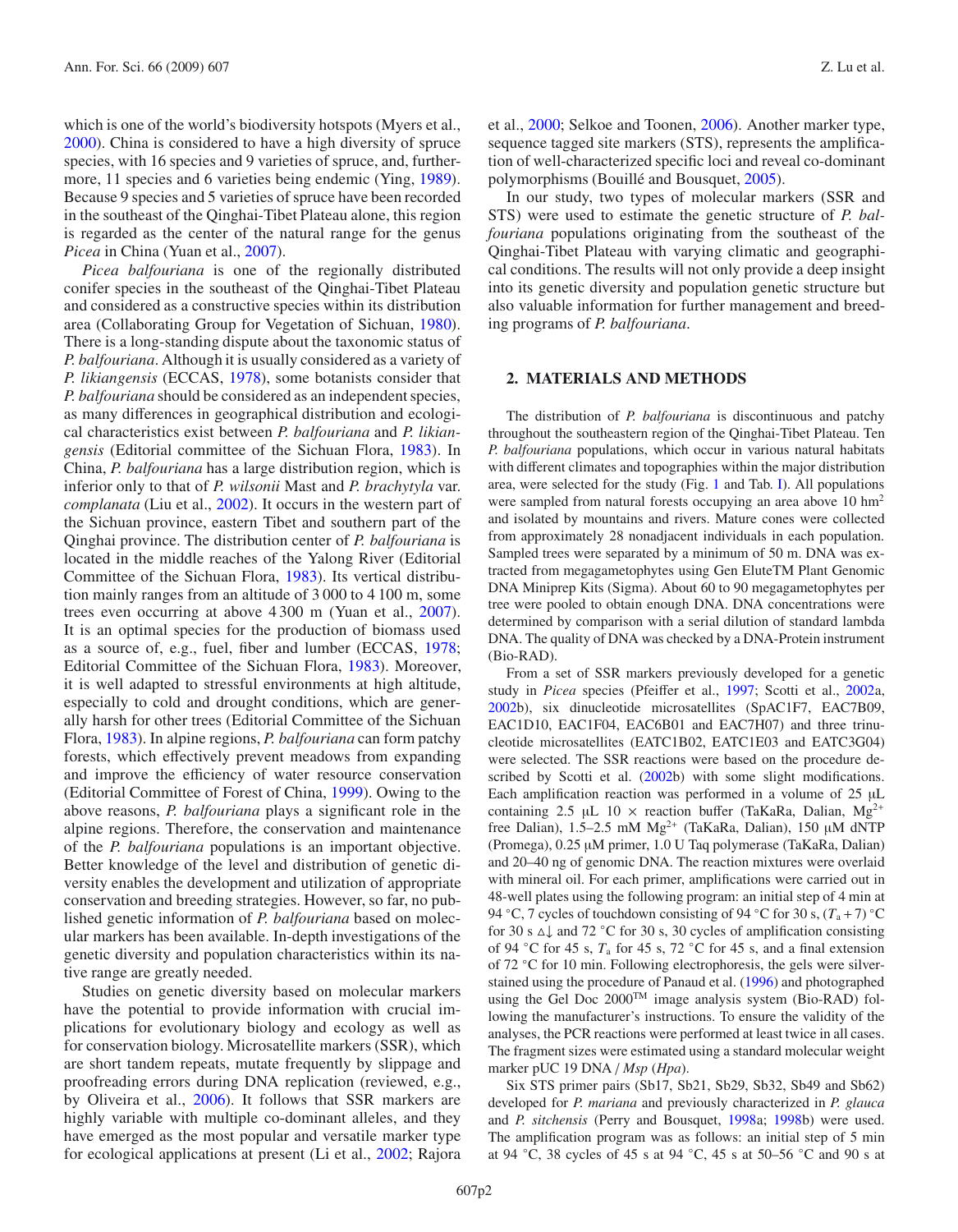

<span id="page-2-1"></span><span id="page-2-0"></span>**Figure 1.** The locations of the ten *P. balfouriana* populations from the southeast of the Qinghai-Tibet plateau. Different gray shades and lines stand for the territorial districts of local counties of selected populations and main roads.

**Table I.** The ecological and geographical parameters of the *P. balfouriana* populations sampled.

| Population | No. of samples | Coordinates                              | Altitude (m) | Landform feature     | Annual rainfall | Annual average            |
|------------|----------------|------------------------------------------|--------------|----------------------|-----------------|---------------------------|
|            |                |                                          |              |                      | (mm)            | temperature $(^{\circ}C)$ |
| JL         | 27             | 29° 03' N / 101° 25' E                   | 3 1 8 0      | Alpine and canyon    | 892             | 8.8                       |
| DF         | 30             | 30° 28' N / 101° 39' E                   | 3650         | Plateau and mountain | 579             | 7.8                       |
| XC         | 31             | $28^{\circ}$ 54' N / 99 $^{\circ}$ 48' E | 3580         | Alpine and canyon    | 462             | 10.7                      |
| LH         | 29             | $31^{\circ}$ 32' N / $100^{\circ}$ 22' E | 3500         | Plateau and mountain | 652             | 6.3                       |
| YJ         | 29             | $29^{\circ}$ 59' N / $100^{\circ}$ 56' E | 3430         | Alpine and valley    | 706             | 10.9                      |
| BY         | 28             | $31^{\circ}$ 20' N / 99 $^{\circ}$ 30' E | 4010         | Alpine and valley    | 599             | 7.7                       |
| <b>BT</b>  | 29             | $30^{\circ}$ 00' N / 99 $^{\circ}$ 03' E | 3500         | Alpine and valley    | 474             | 12.6                      |
| KD         | 28             | 29° 27' N / 101° 26' E                   | 3410         | Alpine and canyon    | 905             | 7.0                       |
| XL         | 29             | $30^{\circ}$ 48' N / $100^{\circ}$ 30' E | 4020         | Alpine and valley    | 602             | 7.4                       |
| LT         | 21             | $30^{\circ}$ 03' N / $100^{\circ}$ 28' E | 4014         | Plateau and mountain | 726             | 3.0                       |

72 ◦C, and a final extension step of 7 min at 72 ◦C. The PCR products were resolved by electrophoresis on 2% agarose gels and stained with 0.1% ethidium bromide. The molecular weights were estimated using the GeneRuler<sup>TM</sup> 100 bp DNA Ladder Plus (Fermentas). The gel images were recorded and the band sizes were quantified using the Gel Doc 2000TM image analysis system (Bio-RAD).

Observed and expected heterozygosity  $(H_0$  and  $H_e)$  at each locus for all populations were estimated by using the program ARLEQUIN (3.11) (Excoffier et al., [2005](#page-8-15)). GENEPOP version 3.4 (Raymond and

Rousset, [1995](#page-8-16)) was used to estimate the *p*-values for the exact tests of departures from the Hardy-Weinberg equilibrium using the Markov chain method with 1 000 iterations (Guo and Thompson, [1992\)](#page-8-17), and the significance level of each test was determined by applying the sequential Bonferroni procedure (Hochberg, [1988\)](#page-8-18). Null alleles may lead to heterozygote deficiencies. Therefore, the proportion of null alleles was calculated as  $(H_e - H_o)/(1 + H_e)$  (Brookfield, [1996\)](#page-8-19). Genetic divergence between populations was investigated using the estimator  $F_{ST}$  (Weir and Cockerham, [1984](#page-9-6)). Statistical significance of pairwise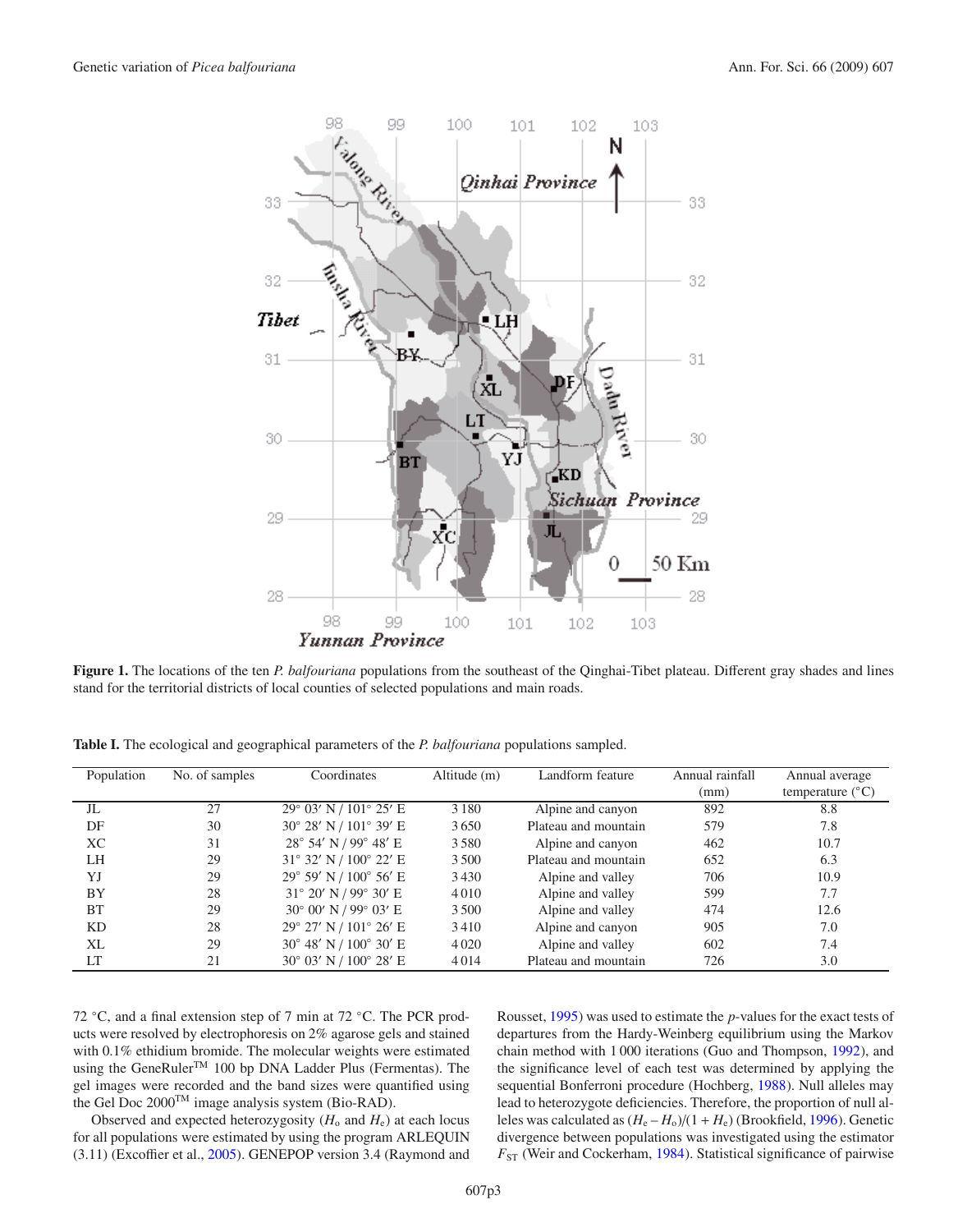$F_{ST}$  values was tested using the program FSTAT 2.9.3 (Goudet,  $2001$ ) after the calculation of Bonferroni corrections (Rice, [1989](#page-8-21)). The analysis of molecular variance (AMOVA) was performed to estimate the relative magnitude of genetic differentiation among populations using the program GenAlEx version 6 (Peakall and Smouse, [2006](#page-8-22)). The number of effective migrants (Nm) was estimated by Wright's [\(1969](#page-9-7))  $0.25(1 - F_{ST})$  /  $F_{ST}$ . UPGMA clustering was based on Nei's [\(1972](#page-8-23)) standard genetic distance. Bootstrapping across loci (1000 replicates) was conducted using Populations 1.2.28 (Olivier, [2002](#page-8-24)) and visualized using TreeView (Page, [1996\)](#page-8-25). A principal coordinate analysis (PCA) based on Nei's [\(1972](#page-8-23)) genetic distance matrices was applied to obtain an additional representation of genetic relationships among populations using the program GenAlEx version 6. Mantel [\(1967](#page-8-26)) tests were conducted to investigate the possible relationship between the genetic and geographical distances. A Bayesian cluster analysis was performed using the Structure 2.2 software (Falush et al., [2003;](#page-8-27) Pritchard et al., [2000](#page-8-28)), which applies an approach to assign individuals into their populations based on a Markov chain Monte Carlo (MCMC) algorithm. We analyzed the data using a "linkage model", except for one SSR locus (EATC3G04, for which there is no linkage information). The data of genetic map distances between markers came from Acheré et al. [\(2004](#page-7-0)) and Pelgas et al. [\(2006](#page-8-29)). We analyzed data by a run consisting of 100 000 burn-in iterations followed by 500 000 further iterations without phased information. Twenty runs were carried out for each *K* value from 1 to 13, suggested by Evanno et al. [\(2005](#page-8-30)).

### **3. RESULTS**

Nine SSR markers and six STS markers were used to characterize genetic diversity in ten populations of *P. balfouriana*. As a result of the SSR genotyping, a total of 106 alleles was detected. The number of alleles per locus across all populations ranged from 4 (locus EATC3G04) to 16 (loci SpAC1F7 and EAC1F04), with the mean number of alleles per locus equaling 11.8. Among the SSR loci, 82 alleles were detected across the six dinucleotide microsatellites with the average number of alleles per locus equaling 13.7, and 24 alleles were detected across the three trinucleotide microsatellites with the average number of alleles per locus equaling 8.0 (Tab. [II\)](#page-4-0). In the STS genotyping, the number of detected alleles per locus across all populations varied from 6 (Sb29) to 16 (Sb17), with a total of 60 distinct alleles and the mean number per locus equaling 10.0 (Tab. [III\)](#page-5-0).

Based on the SSR markers, the average  $H<sub>e</sub>$  values of individual populations showed a relatively narrow range, with the values varying from 0.592 in population XC to 0.710 in population BT (Tab.  $II$ ). Across all populations, the mean expected heterozygosity  $(H_e)$  was 0.631, with the  $H_e$  values ranging from 0.068 at locus EATC3G04 in population LH to 0.909 at locus SpAC1F7 in population XC. When the nine SSR loci were classified into two classes, the dinucleotide microsatellites showed *H*<sup>e</sup> values varying from 0.681 to 0.852, the average value equaling 0.752, while the trinucleotide microsatellites possessed lower values, the average equaling 0.416. Based on the STS markers, the average  $H<sub>e</sub>$  values of individual populations varied from 0.489 in population DF to 0.635 in population BT (Tab. [III\)](#page-5-0). Across all populations, the mean value of  $H_e$  was 0.553, with the individual  $H_e$ values varying from 0 at locus Sb21 in populations LH and LT to 0.887 at locus Sb17 in population XL.

The Hardy-Weinberg equilibrium was verified for all loci and populations by testing the departure of  $F_{\text{IS}}$  from zero. Based on the SSR markers, all loci, except for EATC1B02, exhibited significant deviations. Four loci (EATC3G04, EAC7H07, EAC7B09 and SpAC1F7) deviating from the Hardy-Weinberg equilibrium were associated with positive values of  $F_{\text{IS}}$ , while another four loci (EAC1F04, EAC6B01, EATC1E03 and EAC1D10) were associated with negative  $F_{\text{IS}}$ values. Based on the STS genotyping, all six loci significantly departed from the Hardy-Weinberg equilibrium and mostly expressed positive  $F_{\text{IS}}$  values. When calculated across all populations, the mean  $F_{\text{IS}}$  value based on the SSR loci equaled – 0.030, while the mean value based on the STS loci equaled 0.249, indicating a deficiency of heterozygosity. In addition, the proportion of null alleles was calculated. Among all loci, only one SSR locus (EAC7B09) showed a positive value equaling 0.055 but four STS loci (Sb21, Sb32, Sb49 and Sb62) presented positive values equaling 0.117, 0.126, 0.0167 and 0.163, respectively.

The genetic divergence among populations was measured by the *F*<sub>ST</sub> estimator (Tab. [IV\)](#page-5-1). Based on the SSR markers, the maximum  $F_{ST}$  value was found between populations BY and DF ( $F_{ST}$  = 0.197), while the minimum  $F_{ST}$  value was found between populations BT and KD ( $F_{ST} = 0.044$ ). Based on the STS markers, the maximum and minimum genetic divergences were observed between the same population pairs as based on the SSR markers, with  $F_{ST}$  values equaling 0.217 and 0.004, respectively. The Mantel test between the two matrices of  $F_{ST}$ values based on SSR and STS markers showed a significant positive association ( $r = 0.468$ ,  $P < 0.05$ ). The analysis of molecular variance (AMOVA) showed that 11% and 12% of the total variation existed among the populations as detected by using SSR and STS markers, respectively. The overall gene flow  $(Nm)$  obtained from  $F_{ST}$  based on SSR and STS markers equaled 1.97 and 1.96, respectively.

The UPGMA dendrograms based on Nei's [\(1972\)](#page-8-23) standard genetic distances between populations are shown in Figure [2.](#page-6-0) The SSR dendrogram showed that the main split is between population BY and the rest of the samples. Within the main group, there are three significant sub-groups (populations JL and YJ, BT and KD, and DF and LH) (Fig. [2a](#page-6-0)). The UPGMA dendrogram based on STS markers showed a similar trend between population BY and other populations, but the subgroups do not follow an identical pattern (Fig. [2b](#page-6-0)). Remarkably, the UPGMA cluster analyses, based on the two marker types, congruently revealed that population BY (with relatively high bootstrap values, 72% and 65%), a marginal population from the northwestern part of the natural distribution region, is genetically most distant. Additionally, the relationships among populations were further illustrated by the results of a principal coordinate analysis based on the SSR and STS matrices. The first two coordinates accounted for 30.6 and 25.7%, and 39.4 and 23.3% of the total variance, respectively (Figs. [3a](#page-7-1), [3b](#page-7-1)). Based on the SSR markers, the difference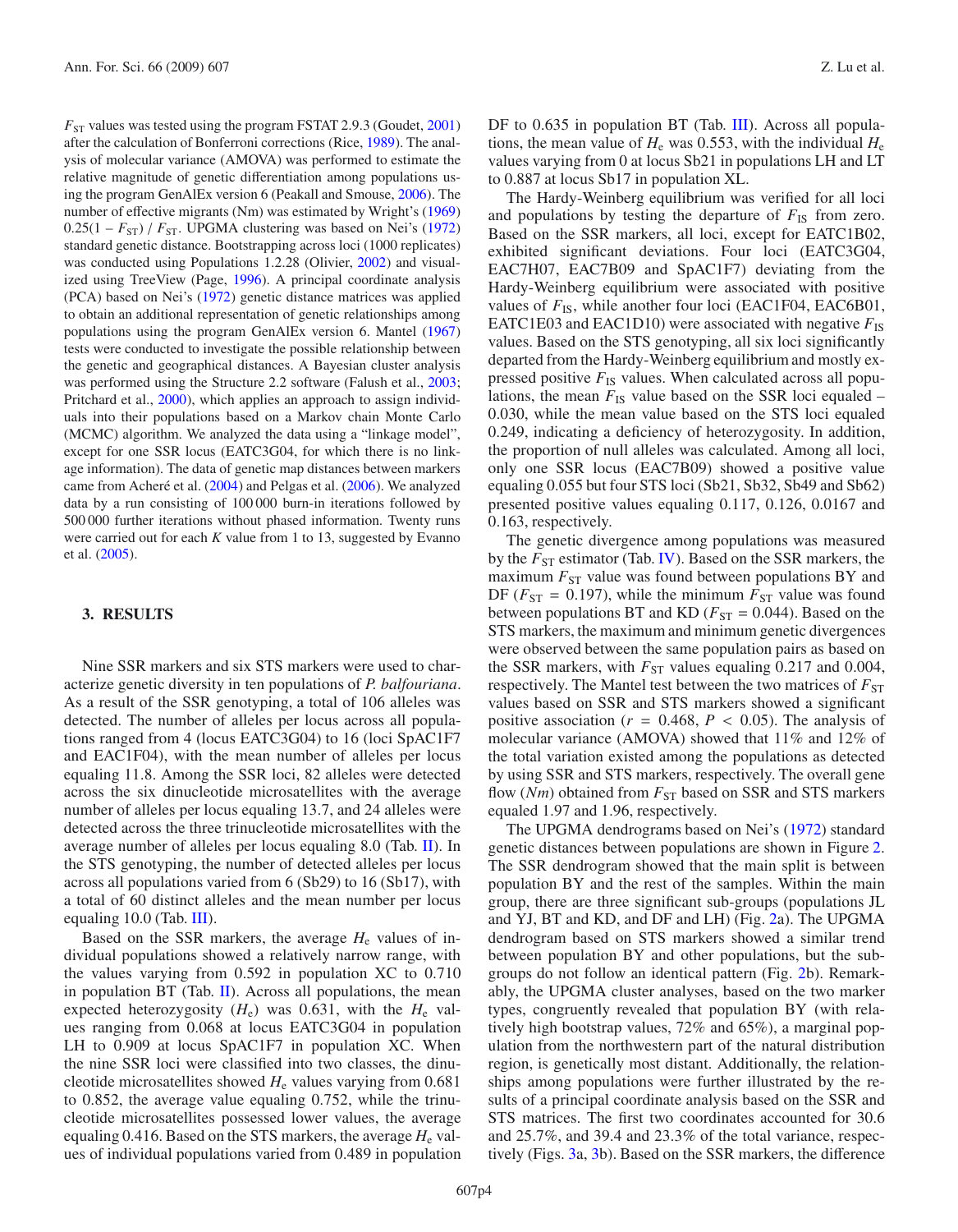<span id="page-4-0"></span>**Table II.** Number of alleles (in brackets), observed  $(H_0)$  and expected  $(H_e)$  heterozygosity, inbreeding coefficient  $(F_{IS})$  at each locus for all populations, and average  $H<sub>e</sub>$  in each population based on SSR markers.

|                               | J <sub>L</sub> | DF         | XC         | LH         | YJ         | <b>BY</b>  | <b>BT</b>  | <b>KD</b>  | XL         | LT         | Average $H_e$ |
|-------------------------------|----------------|------------|------------|------------|------------|------------|------------|------------|------------|------------|---------------|
| SpAC1F7 (16)                  |                |            |            |            |            |            |            |            |            |            |               |
| $H_{o}$                       | 1.000          | 0.933      | 0.936      | 0.897      | 0.897      | 1.000      | 0.966      | 1.000      | 0.966      | 0.857      |               |
| $H_{\rm e}$                   | 0.771          | 0.776      | 0.909      | 0.86       | 0.906      | 0.837      | 0.828      | 0.879      | 0.883      | 0.873      | 0.852         |
| $F_{\rm IS}$                  | $0.230**$      | $0.053*$   | $0.210**$  | $0.096**$  | $0.247**$  | $0.121**$  | $0.064*$   | $-0.003**$ | $-0.081**$ | $0.028**$  |               |
| EAC7B09 (8)                   |                |            |            |            |            |            |            |            |            |            |               |
| $H_{o}$                       | 0.741          | 0.567      | 0.677      | 0.414      | 0.517      | 0.607      | 0.655      | 0.571      | 0.517      | 0.619      |               |
| $H_{\rm e}$                   | 0.708          | 0.698      | 0.615      | 0.757      | 0.686      | 0.699      | 0.739      | 0.731      | 0.664      | 0.512      | 0.681         |
| $F_{\rm IS}$                  | $0.008**$      | $0.036**$  | $-0.026*$  | $0.256**$  | $0.109**$  | 0.100      | $0.039**$  | $0.045**$  | $0.155**$  | $-0.121$   |               |
| EAC1D10 (15)                  |                |            |            |            |            |            |            |            |            |            |               |
| $H_{o}$                       | 1.000          | 1.000      | 1.000      | 1.000      | 1.000      | 1.000      | 1.000      | 0.964      | 0.931      | 0.952      |               |
| $H_{\rm e}$                   | 0.713          | 0.508      | 0.632      | 0.509      | 0.556      | 0.606      | 0.875      | 0.879      | 0.890      | 0.891      | 0.706         |
| $F_{\rm IS}$                  | $-0.126**$     | $-1.000**$ | $-0.492**$ | $-1.000**$ | $-0.491**$ | $-0.319**$ | $-0.060**$ | $-0.065**$ | $-0.033**$ | $-0.039**$ |               |
| EAC1F04 (16)                  |                |            |            |            |            |            |            |            |            |            |               |
| $H_0$                         | 1.000          | 0.967      | 1.000      | 0.966      | 1.000      | 1.000      | 1.000      | 1.000      | 1.000      | 1.000      |               |
| $H_{\rm e}$                   | 0.509          | 0.825      | 0.588      | 0.885      | 0.819      | 0.544      | 0.844      | 0.635      | 0.837      | 0.614      | 0.710         |
| $F_{\rm IS}$                  | $-1.021**$     | $-0.039**$ | $-0.492**$ | $-0.050**$ | $-0.084**$ | $-0.321**$ | $-0.109**$ | $-0.151**$ | $-0.061**$ | $-0.317**$ |               |
| EAC6B01 (15)                  |                |            |            |            |            |            |            |            |            |            |               |
| $H_{o}$                       | 1.000          | 0.967      | 0.968      | 0.862      | 0.931      | 0.929      | 0.966      | 0.964      | 0.966      | 0.952      |               |
| $H_{\rm e}$                   | 0.836          | 0.740      | 0.775      | 0.696      | 0.828      | 0.769      | 0.792      | 0.779      | 0.707      | 0.710      | 0.763         |
| $F_{\rm IS}$                  | $-0.108**$     | $-0.186**$ | $-0.129**$ | $1.020**$  | $-0.079*$  | $-0.180**$ | $-0.159**$ | $-0.144**$ | $-0.084**$ | $-0.103**$ |               |
| EAC7H07 (12)                  |                |            |            |            |            |            |            |            |            |            |               |
| $H_{o}$                       | 0.963          | 1.000      | 0.968      | 1.000      | 1.000      | 1.000      | 1.000      | 1.000      | 0.966      | 1.000      |               |
| $H_{\rm e}$                   | 0.769          | 0.838      | 0.806      | 0.792      | 0.828      | 0.831      | 0.806      | 0.629      | 0.870      | 0.810      | 0.798         |
| $F_{\rm IS}$                  | $0.030*$       | $0.192**$  | $0.127**$  | $0.046**$  | $0.169**$  | $0.069*$   | $0.172**$  | $-0.064*$  | $0.054**$  | $0.036**$  |               |
| EATC1B02 (6)                  |                |            |            |            |            |            |            |            |            |            |               |
| $H_{o}$                       | 0.259          | 0.733      | 0.194      | 0.793      | 0.345      | 0.357      | 0.483      | 0.321      | 0.483      | 0.667      |               |
| $H_{\rm e}$                   | 0.237          | 0.504      | 0.184      | 0.549      | 0.324      | 0.314      | 0.402      | 0.280      | 0.405      | 0.455      | 0.365         |
|                               | $-0.057$       | $-0.277**$ | $-0.011$   | $-0.317**$ | $-0.047$   | $-0.092$   | $-0.144$   | $-0.079$   | $-0.063$   | $-0.487*$  |               |
| $F_{\rm IS}$<br>EATC1E03 (14) |                |            |            |            |            |            |            |            |            |            |               |
|                               | 1.000          | 1.000      | 0.742      | 0.966      | 1.000      | 0.964      | 0.828      | 0.929      | 1.000      | 1.000      |               |
| $H_{o}$                       | 0.509          | 0.640      | 0.672      | 0.622      | 0.610      | 0.541      | 0.737      | 0.720      | 0.590      | 0.512      | 0.615         |
| $H_{\rm e}$                   | $-1.000**$     | $-0.322**$ | $-0.037$   | $-0.443**$ | $-0.491**$ | $-0.456**$ |            | $-0.151**$ | $-0.186**$ | $-1.000**$ |               |
| $F_{\rm IS}$                  |                |            |            |            |            |            | $-0.110$   |            |            |            |               |
| EATC3G04 (4)                  |                |            |            |            |            |            |            |            |            |            |               |
| $H_{o}$                       | 0.333          | 0.600      | 0.161      | 0.069      | 0.103      | 0.429      | 0.414      | 0.393      | 0.345      | 0.333      |               |
| $H_{\rm e}$                   | 0.283          | 0.437      | 0.151      | 0.068      | 0.100      | 0.343      | 0.361      | 0.340      | 0.290      | 0.302      | 0.267         |
| $F_{\rm IS}$                  | 0.087          | $0.220*$   | $-0.073$   | $-0.018$   | $-0.038$   | 0.389      | 0.057      | $0.785**$  | $-0.194$   | $-0.043$   |               |
| Average $H_e$                 | 0.593          | 0.663      | 0.592      | 0.638      | 0.629      | 0.609      | 0.710      | 0.652      | 0.682      | 0.631      | 0.640         |

NS: Not significant; <sup>∗</sup> significant at *P* < 0.05; ∗∗ significant at *P* < 0.01.

when compared with the dendrogram was that PCA classified populations BY, DF and YJ as the main cluster. On the other hand, based on the STS markers, PCA classified populations BY, XC, BT and KD as the main cluster and populations BT and XC clustered closely but clearly distinctly from the main cluster. Mantel's test showed that there was no significant correlation between genetic distances (measured by  $F_{ST}$ ) and the natural logarithm of geographic distances, based on either SSR  $(r = 0.104, P = 0.255)$  or STS data  $(r = 0.162, P = 0.179)$ . A Bayesian cluster analysis revealed that the highest value of  $(P/D)$  was at  $K = 10$  by SSR markers and at  $K = 8$  by STS markers. The result of the analysis showed that, based on SSR markers, individuals from the same sampling site mostly belong to the same cluster, while, based on the STS markers, individuals from some populations (XL and LH; BT and KD) derive a large part of their genetic composition from another inferred cluster.

## **4. DISCUSSION**

The main objective of this study was to assess the level and pattern of genetic variation among *P. balfouriana* populations originating from the southeast of the Qinghai-Tibet Plateau, in order to assist practical conservation actions and resource exploitation of this endemic spruce tree. Compared with previous studies on conifers based on SSR markers, such as investigations on the discontinuously distributed *P. asperata* (mean *H*<sup>e</sup> = 0.707, Wang et al., [2006\)](#page-9-8) and widely distributed *P. abies* (mean  $H_e = 0.604$ , Meloni et al., [2007](#page-8-31); mean  $H_e = 0.675$ , Scotti et al., [2006](#page-9-9)), *P. balfouriana* populations possess a moderate degree of genetic diversity (mean  $H_e = 0.640$ ). Based on STS markers, the variation level of *P. balfouriana* populations was similar to that reported previously for both continuously (mean  $H_e = 0.573$ ) and disjointedly (mean  $H_e = 0.566$ ) distributed Sitka spruce populations (Gapare et al., [2005\)](#page-8-32). Thus,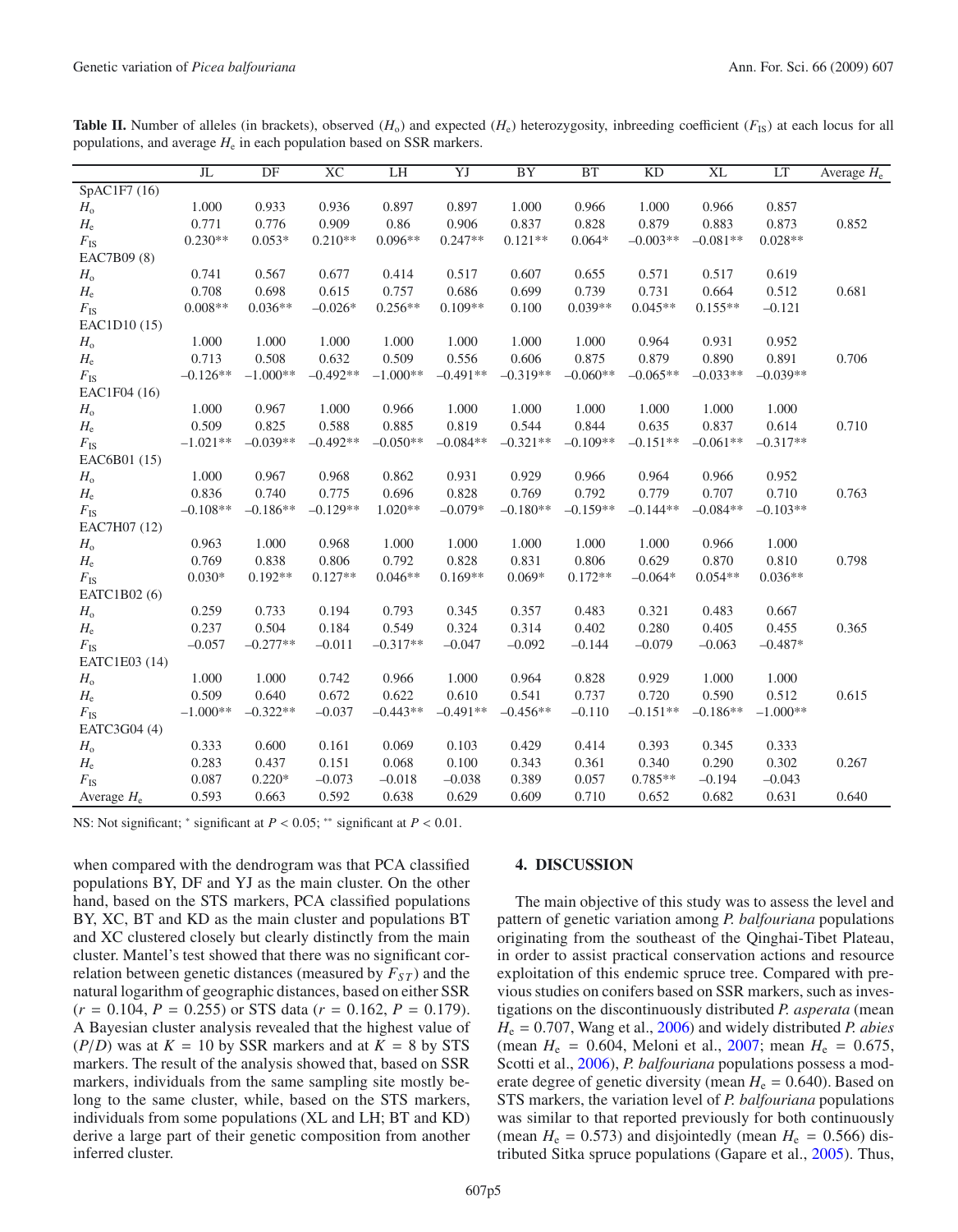|              | JL         | DF        | <b>XC</b> | LH         | YJ         | BY         | <b>BT</b> | KD         | XL         | LT         | Average $H_e$ |
|--------------|------------|-----------|-----------|------------|------------|------------|-----------|------------|------------|------------|---------------|
| Sb29(6)      |            |           |           |            |            |            |           |            |            |            |               |
| $H_{o}$      | 0.259      | 0.767     | 0.484     | 0.724      | 0.379      | 0.929      | 0.621     | 0.429      | 0.828      | 0.619      |               |
| $H_{\rm e}$  | 0.301      | 0.688     | 0.474     | 0.620      | 0.390      | 0.685      | 0.625     | 0.528      | 0.656      | 0.632      | 0.560         |
| $F_{\rm IS}$ | 0.136      | $-0.014$  | 0.044     | Mono       | $-0.033$   | $0.037**$  | 0.033     | $0.124**$  | $-0.208$   | $-0.06$    |               |
| Sb49 (7)     |            |           |           |            |            |            |           |            |            |            |               |
| $H_{o}$      | 0.260      | 0.400     | 0.290     | 0.172      | 0.241      | 0.536      | 0.413     | 0.679      | 0.207      | 0.381      |               |
| $H_{\rm e}$  | 0.477      | 0.341     | 0.290     | 0.164      | 0.276      | 0.464      | 0.622     | 0.670      | 0.194      | 0.316      | 0.381         |
| $F_{\rm IS}$ | $0.210**$  | $-0.110$  | $-0.035$  | $-0.030$   | 0.066      | $0.077*$   | $0.150**$ | $-0.077**$ | $-0.041$   | $-0.216$   |               |
| Sb21 (10)    |            |           |           |            |            |            |           |            |            |            |               |
| $H_{o}$      | 0.407      | 0.000     | 0.194     | 0.000      | 0.207      | 0.535      | 0.241     | 0.214      | 0.172      | 0.000      |               |
| $H_{\rm e}$  | 0.526      | 0.282     | 0.543     | 0.000      | 0.420      | 0.518      | 0.533     | 0.413      | 0.313      | 0.000      | 0.355         |
| $F_{\rm IS}$ | $-0.009**$ | $1.000**$ | $0.572**$ | Mono       | $0.180**$  | $-0.062*$  | $0.566**$ | $0.352**$  | $0.018**$  | Mono       |               |
| Sb17(16)     |            |           |           |            |            |            |           |            |            |            |               |
| $H_{o}$      | 0.889      | 0.833     | 0.871     | 0.931      | 0.897      | 0.929      | 0.828     | 0.929      | 0.966      | 0.905      |               |
| $H_{\rm e}$  | 0.831      | 0.852     | 0.878     | 0.870      | 0.844      | 0.792      | 0.837     | 0.834      | 0.887      | 0.870      | 0.850         |
| $F_{\rm IS}$ | $-0.036**$ | $0.081**$ | $0.022**$ | $-0.056**$ | $-0.052**$ | $-0.086**$ | $-0.033*$ | $-0.098$   | $-0.086**$ | $-0.046**$ |               |
| Sb62(8)      |            |           |           |            |            |            |           |            |            |            |               |
| $H_{o}$      | 0.185      | 0.200     | 0.387     | 0.241      | 0.276      | 0.500      | 0.345     | 0.214      | 0.207      | 0.610      |               |
| $H_{\rm e}$  | 0.516      | 0.554     | 0.608     | 0.655      | 0.584      | 0.764      | 0.430     | 0.318      | 0.498      | 0.796      | 0.572         |
| $F_{\rm IS}$ | $0.462**$  | $0.368**$ | $0.116**$ | $0.486**$  | $0.351**$  | $0.11**$   | $0.302**$ | $0.007**$  | $0.171**$  | $0.011**$  |               |
| Sb32(13)     |            |           |           |            |            |            |           |            |            |            |               |
| $H_{o}$      | 0.296      | 0.167     | 0.419     | 0.483      | 0.310      | 0.214      | 0.621     | 0.679      | 0.517      | 0.286      |               |

<span id="page-5-0"></span>**Table III.** Number of alleles (in brackets), observed  $(H_0)$  and expected  $(H_e)$  heterozygosity, inbreeding coefficient  $(F_{IS})$  at each locus for all populations, and average *H*<sup>e</sup> in each population based on STS markers.

NS: Not significant; <sup>∗</sup> significant at *P* < 0.05; ∗∗ significant at *P* < 0.01.

**Table IV.** Pairwise  $F_{ST}$  values among populations of *P. balfouriana* based on SSR (below) and STS data (above).

|    | JL         | DF         | XС                       | LH                       | YJ         | BY                | ВT         | KD.        | XL         | LT         |
|----|------------|------------|--------------------------|--------------------------|------------|-------------------|------------|------------|------------|------------|
| JL |            | $0.088***$ | $0.125***$               | $0.117***$               | $0.045***$ | $0.200***$        | $0.081***$ | $0.065***$ | $0.124***$ | $0.094***$ |
| DF | $0.138***$ |            | $0.172***$               | $0.097***$               | $0.059***$ | $0.217***$        | $0.144***$ | $0.131***$ | $0.143***$ | $0.080***$ |
| XС | $0.143***$ | $0.166***$ | $\overline{\phantom{m}}$ | $0.197***$               | $0.126***$ | $0.215***$        | $0.148***$ | $0.139***$ | $0.178***$ | $0.152***$ |
| LH | $0.116***$ | $0.078***$ | $0.127***$               | $\overline{\phantom{m}}$ | $0.057***$ | $0.109***$        | $0.134***$ | $0.109***$ | $0.029**$  | $0.086***$ |
| YJ | $0.086***$ | $0.088***$ | $0.169***$               | $0.109***$               |            | $0.144***$        | $0.072***$ | $0.064***$ | $0.075***$ | $0.064***$ |
| BY | $0.167***$ | $0.197***$ | $0.180***$               | $0.160***$               | $0.137***$ | $\hspace{0.05cm}$ | $0.136***$ | $0.141***$ | $0.083***$ | $0.128***$ |
| BT | $0.096***$ | $0.090***$ | $0.092***$               | $0.051***$               | $0.075***$ | $0.103***$        |            | $0.004N$ S | $0.098***$ | $0.11***$  |
| KD | $0.109***$ | $0.118***$ | $0.063***$               | $0.076***$               | $0.127***$ | $0.144***$        | $0.044***$ |            | $0.082***$ | $0.104***$ |
| XL | $0.124***$ | $0.117***$ | $0.115***$               | $0.096***$               | $0.105***$ | $0.108***$        | $0.052***$ | $0.062***$ |            | $0.116***$ |
| LT | $0.104***$ | $0.169***$ | $0.123***$               | $0.116***$               | $0.156***$ | $0.175***$        | $0.056***$ | $0.056***$ | $0.080***$ |            |

<span id="page-5-1"></span>*H*<sup>e</sup> 0.479 0.219 0.597 0.723 0.661 0.496 0.764 0.799 0.643 0.619 0.600

*F*IS 0.019\*\* 0.211 0.073\*\* 0.08\*\* 0.248\*\* 0.304\*\* 0.051\*\* 0.032\*\* 0.064\*\* 0.387\*\* Average *H*<sup>e</sup> 0.522 0.489 0.565 0.505 0.529 0.620 0.635 0.594 0.532 0.539

NS: Not significant; ∗∗ significant at *P* < 0.01; ∗∗∗ significant at *P* < 0.001.

the *P. balfouriana* populations have similar levels of diversity to other spruce species. Moreover, when we tested the relationship between the genetic diversity of *P. balfouriana* populations and altitude, we found that there was no clear relationship. This result is consistent with studies on other tree species in mountainous regions (Ohsawa, [2008\)](#page-8-33). The result may relate to the complex interaction of ecological and geographical factors in the southeast of the Qinghai-Tibet Plateau. When comparing variation levels, the STS and trinucleotide microsatellite loci showed, on average, a considerably lower diversity level than the dinucleotide microsatellites, both as alleles per locus and as  $H_e$  values. This result is likely due to differences in mutation rates (Scotti et al., [2002a](#page-9-4)).

The amount of genetic diversity varied among the *P. balfouriana* populations. Habitat fragmentation and variable climate conditions may be the main reasons for the uneven distribution of genetic diversity. Population BT possessed the highest level of genetic diversity based on both types of markers. It may be ascribed to the following three causes: (1) Population BT has a large range of tree sizes and a high density. (2) It is located on the eastern bank of the middle reaches of the Jinsha River, where it can easily exchange genetic material with other populations by seed or pollen dispersal. (3) Introgression from another species is also a possible reason since hybridization commonly occurs between many *Picea* species. Other spruce species, such as *P. likiangensis*, occur in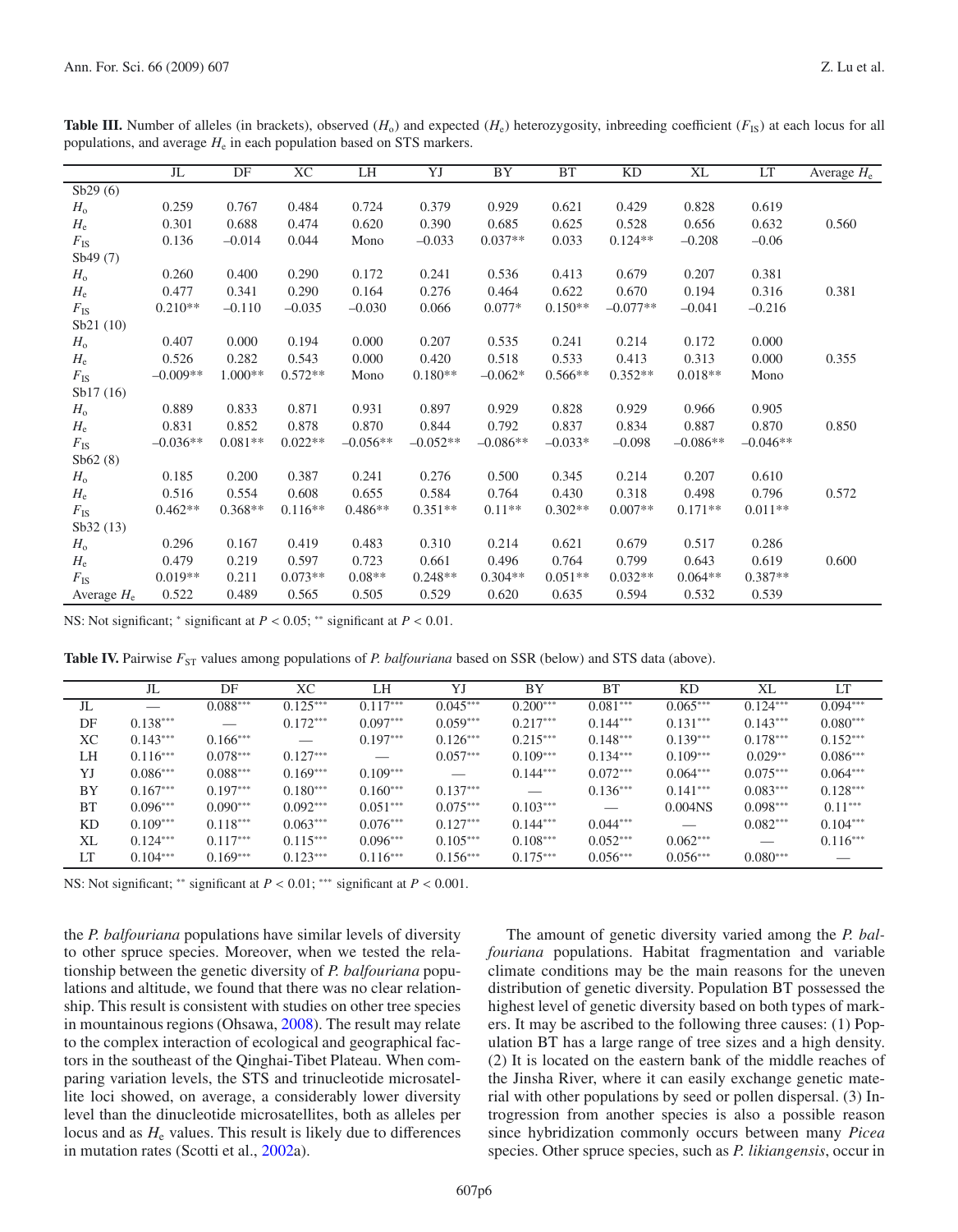

<span id="page-6-0"></span>**Figure 2.** The dendrograms of *P. balfouriana* revealed by UPGMA cluster analysis based on Nei's (1972) standard genetic distances and bootstrapped across loci (1 000 replicates). UPGMA cluster analysis: (a) based on nine SSR markers; (b) based on six STS markers.

neighboring geographical regions of population BT. Thus, hybridization between species may happen in the overlapping region of distribution, as detected for some other Chinese conifer species as well (Luo et al., [2005](#page-8-34); Szmidt and Wang, [1993](#page-9-10)).

When comparing the SSR and STS data sets, the inbreeding coefficients  $F_{\text{IS}}$  were not of the same order of magnitude for these two types of markers. The SSR markers showed that the whole set of populations did not deviate from the Hardy-Weinberg equilibrium ( $F_{IS} = -0.030$ ), while the STS markers indicated a considerable deficiency of heterozygosity

 $(F_{\text{IS}} = 0.249)$ . A possible explanation for such a contradictory result is the different technical resolution capacity of the two types of markers. SSR markers represent repeat sequences which are usually outside gene coding regions and have high mutation rates, and thus, they are generally considered neutral. On the other hand, STS markers, which are derived from arbitrarily selected genes, are not adaptively neutral, and, accordingly, the STS loci may have lower mutation rates than the SSR loci. High levels of inbreeding have also been detected in some other coniferous tree species, e.g., *P. sitchensis* (Gapare et al., [2005](#page-8-32)), *P. asperata* (Wang et al., [2006\)](#page-9-8) and *Pinus contorta* (Thomas et al., [1999\)](#page-9-11), which may be related to population size or habitat fragmentation. In addition, the presence of null alleles may contribute to heterozygote deficiency, as detected especially by STS markers.

Both marker types showed that most genetic diversity existed within populations. Compared with previous studies, the amount of genetic differentiation of *P. balfouriana* was lower than that of *P. asperata*, which is distributed narrowly and discontinuously (Wang et al., [2006\)](#page-9-8), but distinctly higher than the values detected among populations of widespread Norway spruce (Maghuly et al., [2006;](#page-8-35) Meloni et al., [2007\)](#page-8-31), transcontinentally distributed black spruce (Perry and Bousquet, [2001\)](#page-8-36) and both disjointedly and continuously distributed Sitka spruce (Gapare et al., [2005\)](#page-8-32). Moreover, high levels of population differentiation have been commonly observed in plant species from the southeast of the Qinghai-Tibet Plateau when compared with other species belonging to the same genus, e.g., *Cupressus gigantean* (Xia et al., [2008\)](#page-9-12), *P. asperata* (Wang et al., [2006\)](#page-9-8), *Gentiana atuntsiensis* and *G. striolata* (Zhang et al., [2007\)](#page-9-13), *Megacodon stylophorus* (Ge et al., [2005\)](#page-8-37) and *Populus cathayana* (Lu et al., 2006; Peng et al., [2005\)](#page-8-38). Habitat fragmentation in the southeast of the Qinghai-Tibet Plateau may account for the relatively high levels of  $F_{ST}$  values. On one hand, fragmented habitats in regions with complex topography may limit pollen exchange and seed dispersal among populations, while on the other hand, variable climate with different temperature regimes among the discontinuous and patchy *P. balfouriana* populations can postpone or advance flower development and, further, cause asynchronous flowering periods among populations. Therefore, the phenological gap may also contribute to the observed differentiation.

Bayesian analyses can be used to both assess the genetic structure of populations and infer possible populations of provenance for the studied populations or individuals (Bertorelle and Excoffier, [1998;](#page-7-2) Meloni, [2007](#page-8-31); Pritchard et al., [2000\)](#page-8-28). In this study, Bayesian assignment analysis assigned individuals of the same sampling site mostly to the same cluster, especially based on SSR markers, although the presence of gene flow was evident among some populations. The results of the structure analysis also proved that the majority of *P. balfouriana* populations in the southeast of the Qinghai-Tibet Plateau show a mosaic-like pattern and a high degree of differentiation among populations.

The correlation between Nei's [\(1972\)](#page-8-23) pairwise standard genetic distances between populations based on the two types of markers was significant  $(r = 0.40, P < 0.05)$ . The UPGMA clustering analyses and PCA plot similarly showed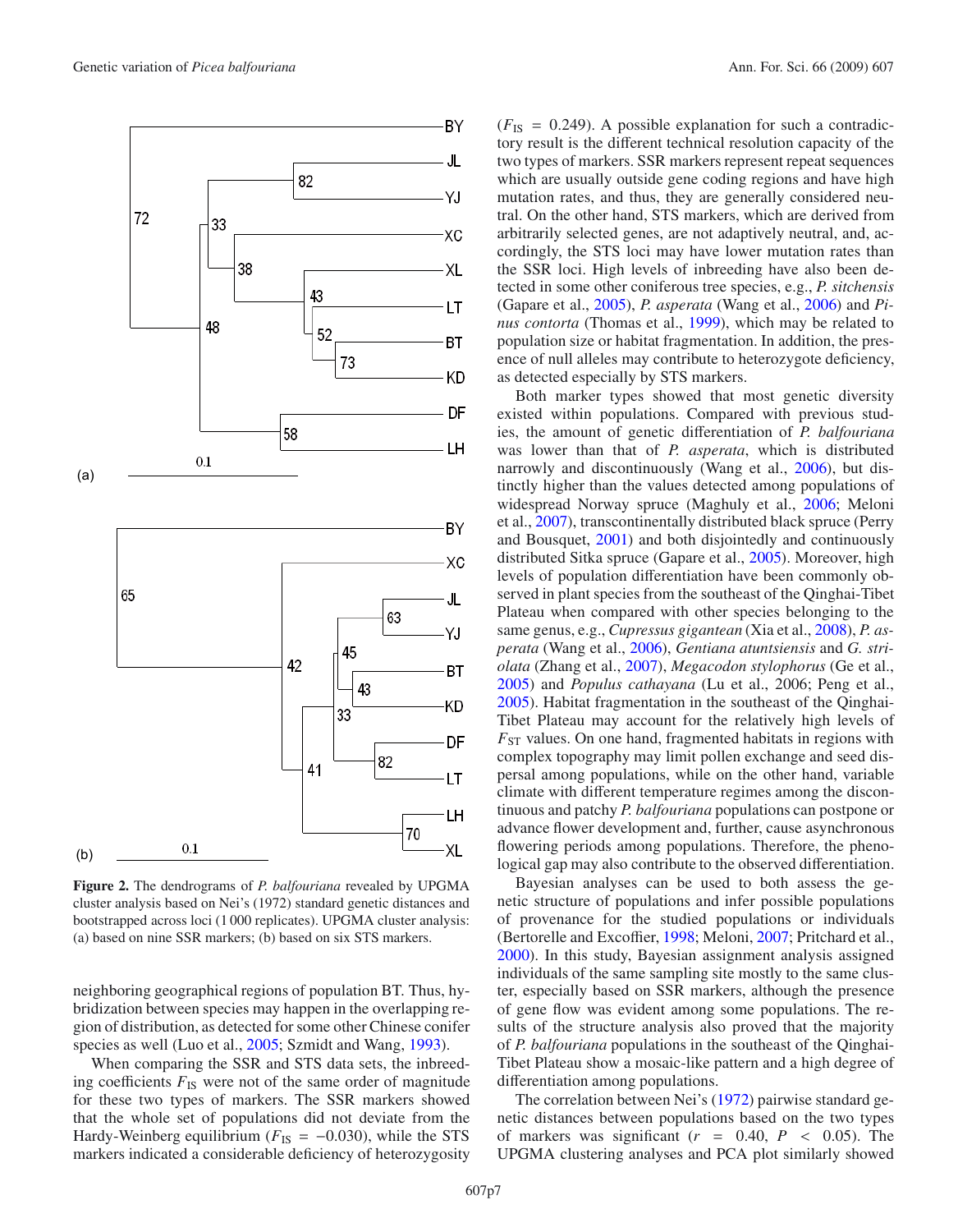

<span id="page-7-1"></span>**Figure 3.** The PCA plot of coordinates via a covariance matrix with data standardization based on pairwise Nei genetic distances. PCA plot of coordinates: (a) based on nine SSR markers; (b) based on six STS markers.

that population BY differed from other populations based on both kinds of markers. Population BY, located in the northwestern section of the Hengduan Mountains, is embraced by the Saluli Mountain in the eastern, Magongga Mountain in the southern and Jinsha River in the western direction, and thus it is isolated from other *P*. *balfouriana* populations. Mountains form barriers and play an important role in preventing gene exchange between population BY and other populations,which consequently leads to great divergence.

In summary, the results obtained in this study revealed that: (1) a moderate degree of genetic variation is present in *P. balfouriana* in the southeast of the Qinghai-Tibet Plateau. (2) Considerable population differentiation exists among the ten *P. balfouriana* populations based on both SSR and STS markers, possibly caused by habitat fragmentation and heterogeneous environments. (3) The result of the Bayesian assignment analyses demonstrated that individuals from the same sampling site mostly belong to the same cluster, but they also showed the presence of gene flow among some populations. (4) The UPGMA clustering and PCA analyses congruously separated population BY from other populations, which is likely due to the presence of mountain barriers. A priority in conservation biology is to preserve genetic variation in order to promote species survival (Allendorf and Leary, [1986\)](#page-7-3). Thus, enhancing gene exchange should be taken into account in the conservation management strategies of *P. balfouriana* in the southeast of the Qinghai-Tibet Plateau, e.g., crossings,

seed exchange and transplantation between populations. So far, although *P. balfouriana* is used as a prime reforestation species in its region of distribution, the available knowledge of its ecological, physiological and genetic features has been limited. Further advanced research on *P. balfouriana*, especially investigations of eco-physiological parameters, and of demographic and genetic population structures, will facilitate advanced conservation actions and improvement strategies in *P. balfouriana*.

**Acknowledgements:** The research was supported by the Young Scholars Program of the National Science Foundation of China (No. 30600480), Light Foundation of the Chinese Academy of Sciences and Foundation of the President of the Chinese Academy of Sciences.

## **REFERENCES**

- <span id="page-7-0"></span>Acheré V., Faivre R.P., Jeandroz S., Besnard G., Markussen T., Aragones A., Fladung M., Ritter E., and Favre J.M., 2004. A full saturated linkage map of *Picea abies* including AFLP, SSR, ESTP, 5S rDNA and morphological markers. Theor. Appl. Genet. 108: 1602–1613.
- <span id="page-7-3"></span>Allendorf F.W. and Leary R.F., 1986. Heterozygosity and fitness in natural populations of animals. Conservation Biology. In: Soule M.E. (Ed.), Sunderland, MA: Sinauer, the science of scarcity and diversity, pp. 57–76.
- <span id="page-7-2"></span>Bertorelle G. and Excoffier L., 1998. Inferring admixture proportions from molecular data. Mol. Biol. Evol. 15: 1298–1311.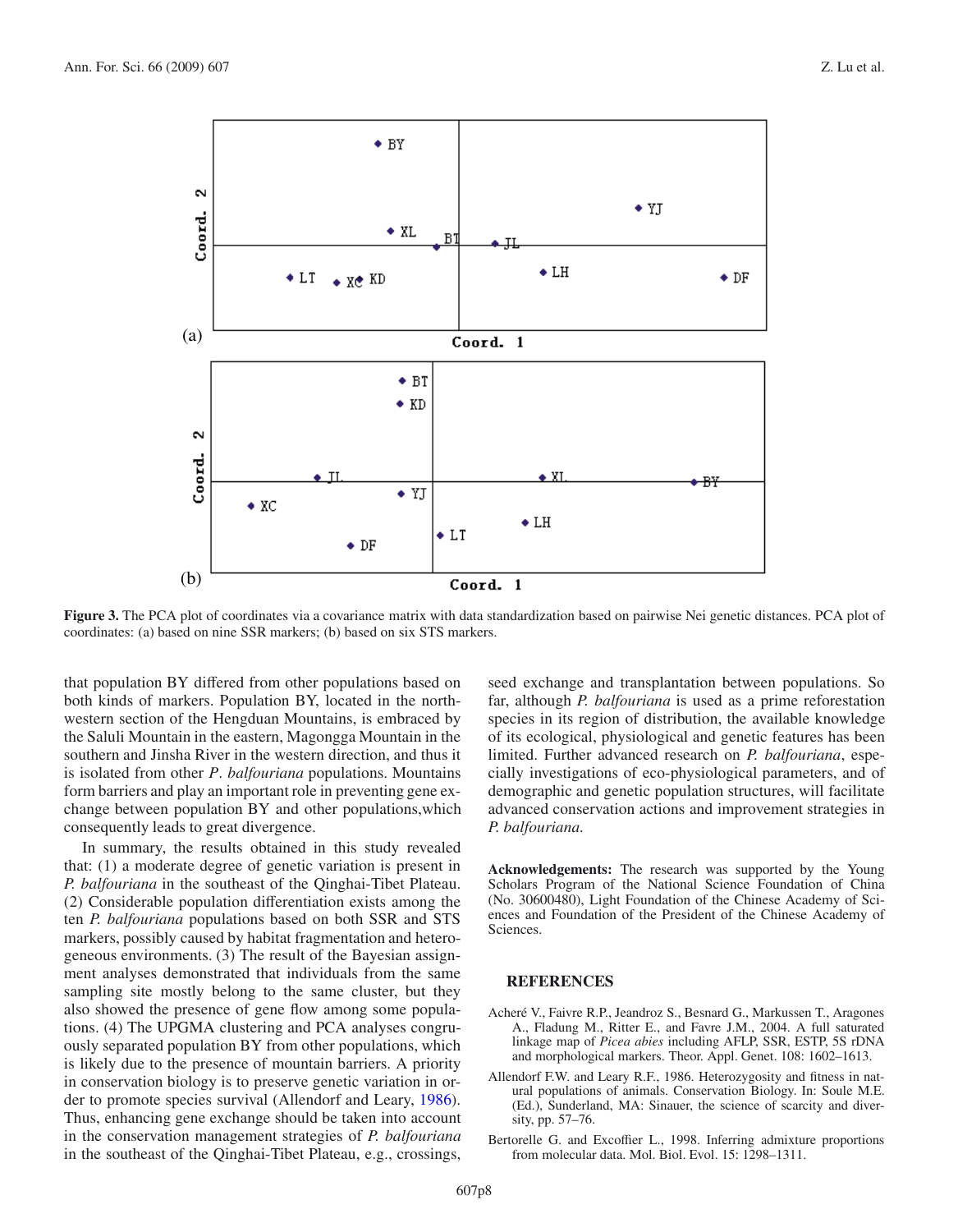- <span id="page-8-10"></span>Bouillé M. and Bousquet J., 2005. Trans-species shared polymorphisms at orthologous nuclear gene loci among distant species in the conifer *Picea* (*Pinaceae*): implications for the long-term maintenance of genetic diversity in trees. Am. J. Bot. 92: 63–73.
- <span id="page-8-19"></span>Brookfield J.F.Y., 1996. A simple new method for estimating null allele frequency from heterozygote deficiency. Mol. Ecol. 5: 453–455.
- <span id="page-8-2"></span>Collaborating Group for Vegetation of Sichuan, 1980. Vegetation of Sichuan. Sichuan People's press, Chengdu, pp. 159–162 (in Chinese).
- <span id="page-8-3"></span>ECCAS (Editor Committee of the Chinese Academy of Sciences for Flora of China), 1978. Flora of China Vol. 7, science press, Beijing, pp. 153–155 (in Chinese).
- <span id="page-8-4"></span>Editorial Committee of the Sichuan Flora, 1983. Flora Sichuanica Vol. 2, Sichuan people's press, Chengdu, pp. 77–79 (in Chinese).
- <span id="page-8-6"></span>Editorial Committee of Forest of China, 1999. Forest of China Vol. 2. China forestry publishing house, Beijing, pp. 731–743 (in Chinese).
- <span id="page-8-30"></span>Evanno G., Regnaut S., and Goudet J., 2005. Detecting the number of clusters of individuals using the software Structure: a simulation study. Mol. Ecol. 14: 2611–2620.
- <span id="page-8-15"></span>Excoffier L., Laval G., and Schneider S., 2005. Arlequin (version 3.0): an integrated software package for population genetics data analysis. Evol. Bioinform. Online 1: 47–50.
- <span id="page-8-27"></span>Falush D., Stephens M., and Pritchard J.K., 2003. Inference of population structure using multilocus genotype data: linked loci and correlated allele frequencies. Genetics 164: 1567–1587.
- <span id="page-8-32"></span>Gapare W.J., Aitken S.N., and Ritland C.E., 2005. Genetic diversity of core and peripheral Sitka spruce (*Picea sitchensis* (Bong.) Carr) populations: implications for conservation of widespread species. Biol. Conserv. 123: 113–123.
- <span id="page-8-37"></span>Ge X.J., Zhang Y.M., Hao G., and Chiang T.Y., 2005. Strong genetic differentiation of the East-Himalayan *Megacodon stylophorus* (Gentianaceae) detected by Inter-Simple Sequence Repeats (ISSR). Biodivers. Conserv. 14: 849–861.
- <span id="page-8-20"></span>Goudet J., 2001. FSTAT, A Program to Estimate and test gene diversities and fixation indices version 2.9.3. Available at: [www.unil.ch](www.unil.ch/izea/softwares/fstat.html)/izea/ softwares/[fstat.html.](www.unil.ch/izea/softwares/fstat.html)
- <span id="page-8-17"></span>Guo S.W. and Thompson E.A., 1992. Performing the exact test of Hardy-Weinberg proportions for multiple alleles. Biometrics 48: 361–372.
- <span id="page-8-18"></span>Hochberg Y., 1988. A sharper Bonferroni procedure for multiple tests of significance. Biometrika 75: 800–802.
- <span id="page-8-8"></span>Li Y.C., Korol A.B., Fahima T., Beiles A., and Nevo E., 2002. Microsatellites: genomic distribution, putative functions, and mutational mechanisms: a review. Mol. Ecol. 11: 2453–2465.
- <span id="page-8-0"></span>Liu J.M., Wang L., Geng Y.P., Wang Q.B., Luo L.J., and Zhong Y., 2006. Genetic diversity and population structure of *Lamiophlomis rotata (Lamiaceae)*, an endemic species of Qinghai-Tibet Plateau. Genetica 128: 385–394.
- <span id="page-8-5"></span>Liu Z.L., Fang J.Y., and Piao S.L., 2002. Geographical distribution of species in genera *Abies*, *Picea* and *Larix* in china. Acta Geogr. Sin. 57: 577–589.
- Lu Z.X., Wang Y.H., Peng Y.H., Korpelainen H., and Li C.Y., 2005. Genetic diversity of *Populus cathayana* Rehd populations in southwestern China revealed by ISSR markers. Plant Sci. 170: 407–412.
- <span id="page-8-34"></span>Luo J.X., Wang Y.H., Korpelainen H., and Li C.Y., 2005. Allozyme variation in natural populations of Picea asperata. Silva Fenn. 39: 167–176.
- <span id="page-8-35"></span>Maghuly F., Pinsker W., Praznik W., and Fluch S., 2006. Genetic diversity in managed subpopulations of Norway spruce [*Picea abies* (L.) Karst.]. For. Ecol. Manage. 222: 266–271.
- <span id="page-8-26"></span>Mantel N., 1967. The detection of disease clustering and a generalized regression approach. Cancer Res. 27: 209–220.
- <span id="page-8-31"></span>Meloni M., Perini D., and Binelli G., 2007. The distribution of genetic variation in Norway spruce (*Picea abies* Karst.) populations in the western Alps. J. Biogeogr. 34: 929–938.
- <span id="page-8-1"></span>Myers N., Mittermeier R.A., Mittermeier C.G., da Fonseca G.A.B., and Kent J., 2000. Biodiversity hotspots for conservation priorities. Nature 403: 853–858.
- <span id="page-8-23"></span>Nei M., 1972. Genetic distance between populations. Am. Nat. 106: 283–292.
- <span id="page-8-24"></span>Olivier L., 2002. Populations 1.2.28. Available at: http://[bioinformatics.](http://bioinformatics.org/~tryphon/populations/) org/ <sup>∼</sup>tryphon/[populations](http://bioinformatics.org/~tryphon/populations/)/.
- <span id="page-8-7"></span>Oliveira E.J., Pádua J.G., Zucchi M.I., Vencovsky R., and Vieira M.L.C., 2006. Origin, evolution and genome distribution of microsatellites. Genet. Mol. Biol. 29: 294–307.
- <span id="page-8-33"></span>Ohsawa T., Saito Y., Sawada H., and Ide Y., 2008. Impact of altitude and topography on the genetic diversity of *Quercus serrata* populations in the Chichibu Mountains, central Japan. Flora 203: 187–196.
- <span id="page-8-25"></span>Page R.D.M., 1996. TREEVIEW: An application to display phylogenetic trees on personal computers. Comput. Appl. Biosci. 12: 357–358.
- <span id="page-8-12"></span>Panaud O., Chen X., and McCouch S.D., 1996. Development of microsatellite markers and characterization of sample sequence lengthen polymorphism (SSLP) in rice (*Oryzastiva* L.). Mol. Gen. Genet. 252: 597-607.
- <span id="page-8-22"></span>Peakall R. and Smouse P.E., 2006. GenAlEx 6: genetic analysis in Excel. Population genetic software for teaching and research. Mol. Ecol. Notes 6: 288–295.
- <span id="page-8-29"></span>Pelgas B., Beauseigle S., Acheré V., Jeandroz S., Bousquet J., and Isabel N., 2006. Comparative genome mapping among *Picea glauca, P. mariana* × *P. rubens* and *P. abies*, and correspondence with other Pinaceae. 113: 1371–1393.
- <span id="page-8-38"></span>Peng Y.H., Lu Z.X., Chen K., Luukanen O., Korpelainen H., and Li C.Y., 2005. Population genetic survey of *Populus cathayana* originating from Southeastern Qinghai-Tibetan plateau of China based on SSR markers. Silvae Genet. 54: 116–122.
- <span id="page-8-13"></span>Perry D.J. and Bousquet J., 1998a. Sequence-tagged-site (STS) markers of arbitrary genes: development, characterization and analysis of linkage in black spruce. Genetics 149: 1089–1098.
- <span id="page-8-14"></span>Perry D.J. and Bousquet J., 1998b. Sequence-tagged-site (STS) markers of arbitrary genes: the utility of black spruce-derived STS primers in other conifers. Theor. Appl. Genet. 97: 735–743.
- <span id="page-8-36"></span>Perry D.J. and Bousquet J., 2001. Genetic diversity and mating system of post-fire and post-harvest black spruce: an investigation using codominant sequence-tagged-site (STS) markers. Can. J. For. Res. 31: 32–40.
- <span id="page-8-11"></span>Pfeiffer A., Olivieri A.M., and Morgante M., 1997. Identification and characterization of microsatellites in Norway spruce (*Picea abies* K.). Genome 40: 411–419.
- <span id="page-8-28"></span>Pritchard J.K., Stephens M., and Donnelly P., 2000. Inference of population structure using multilocus genotype data. Genetics 155: 945–959.
- <span id="page-8-9"></span>Rajora O.P., Rahman M.H., Buchert G.P., and Dancik B.P., 2000. Microsatellite DNA analysis of genetic effects of harvesting in oldgrowth eastern white pine (*Pinus strobes*) Ontario, Canada. Mol. Ecol. 9: 339–348.
- <span id="page-8-16"></span>Raymond M. and Rousset F., 1995. GENEPOP (version 1.2): population genetics software for exact tests and ecumenicism. J. Hered. 86: 248–249.
- <span id="page-8-21"></span>Rice W.R., 1989. Analyzing tables of statistical tests. Evolution 43: 223–225.